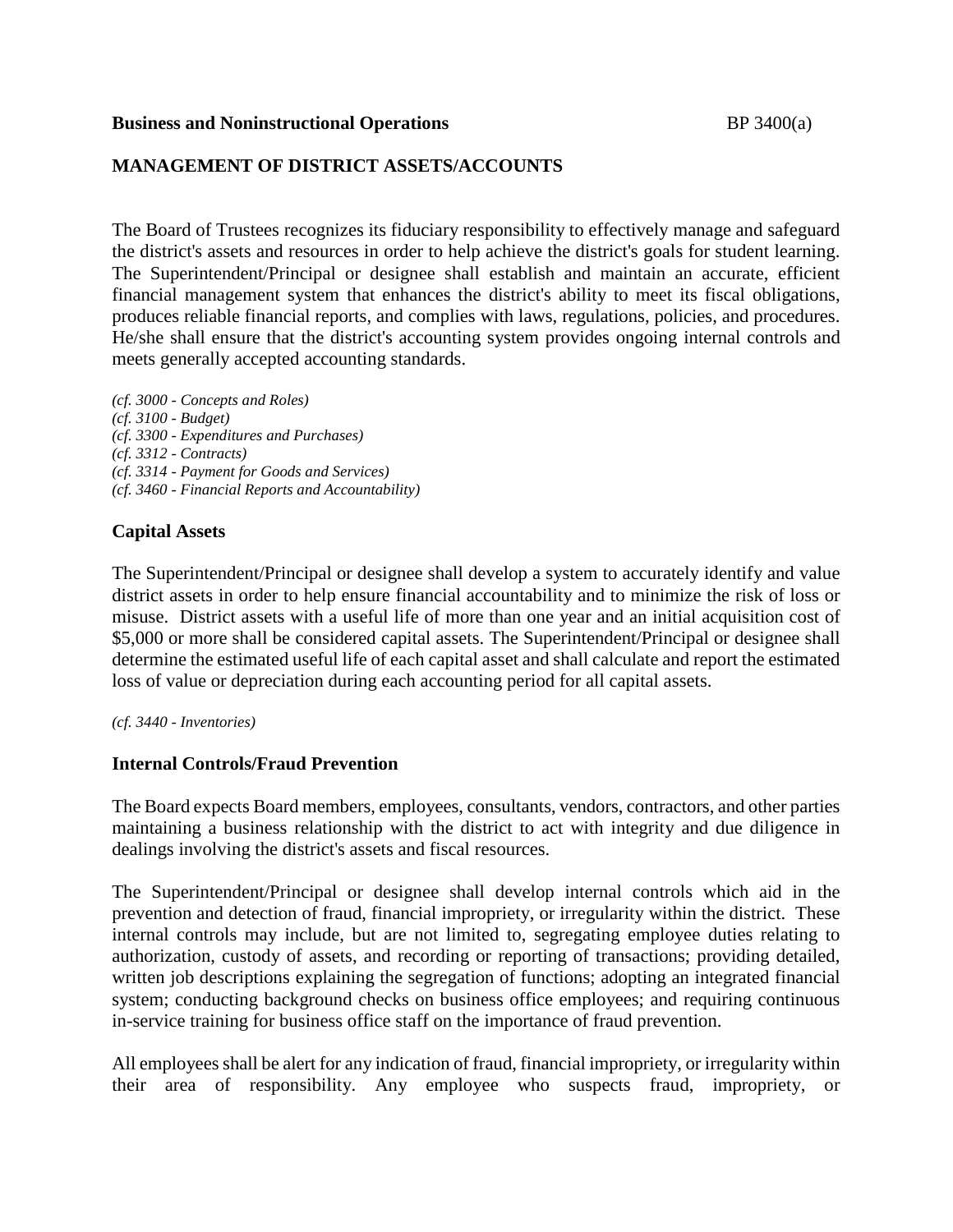# **MANAGEMENT OF DISTRICT ASSETS/ACCOUNTS** (continued)

irregularity shall immediately report those suspicions to his/her immediate supervisor and/or the Superintendent/Principal or designee. In addition, the Superintendent/Principal or designee shall establish a method for employees and outside persons to anonymously report any suspected instances of fraud, impropriety, or irregularity.

#### *(cf. 4119.1/4219.1/4319.1 - Civil and Legal Rights)*

The Superintendent/Principal or designee shall have primary responsibility for any necessary investigations of suspected fraud, impropriety, or irregularity, in coordination with legal counsel, the district's auditors, law enforcement agencies, or other governmental entities, as appropriate.

The Superintendent/Principal or designee shall provide regular reports to the Board on the status of the district's internal control procedures and recommend any necessary revisions to related Board policies or administrative regulations.

*Legal Reference:*

*EDUCATION CODE 14500-14508 Financial and compliance audits 35035 Powers and duties of superintendent 35250 Duty to keep certain records and reports 41010-41023 Accounting regulations, budget controls and audits 42600-42603 Control of expenditures 42647 Drawing of warrants by district on county treasurer; form; reports, statements and other data GOVERNMENT CODE 53995-53997 Obligation of contract*

*Management Resources:*

*GOVERNMENTAL ACCOUNTING STANDARDS BOARD Statement 34, Basic Financial Statements - and Management's Discussion and Analysis - For State and Local Governments, June 1999 WEB SITES CSBA: http://www.csba.org California Association of School Business Officials: http://www.casbo.org California Department of Education, School Finance: http://www.cde.ca.gov/fg California State Controller's Office: http://www.sco.ca.gov Fiscal Crisis & Management Assistance Team: http://www.fcmat.org Governmental Accounting Standards Board: http://www.gasb.org School Services of California: http://www.sscal.com*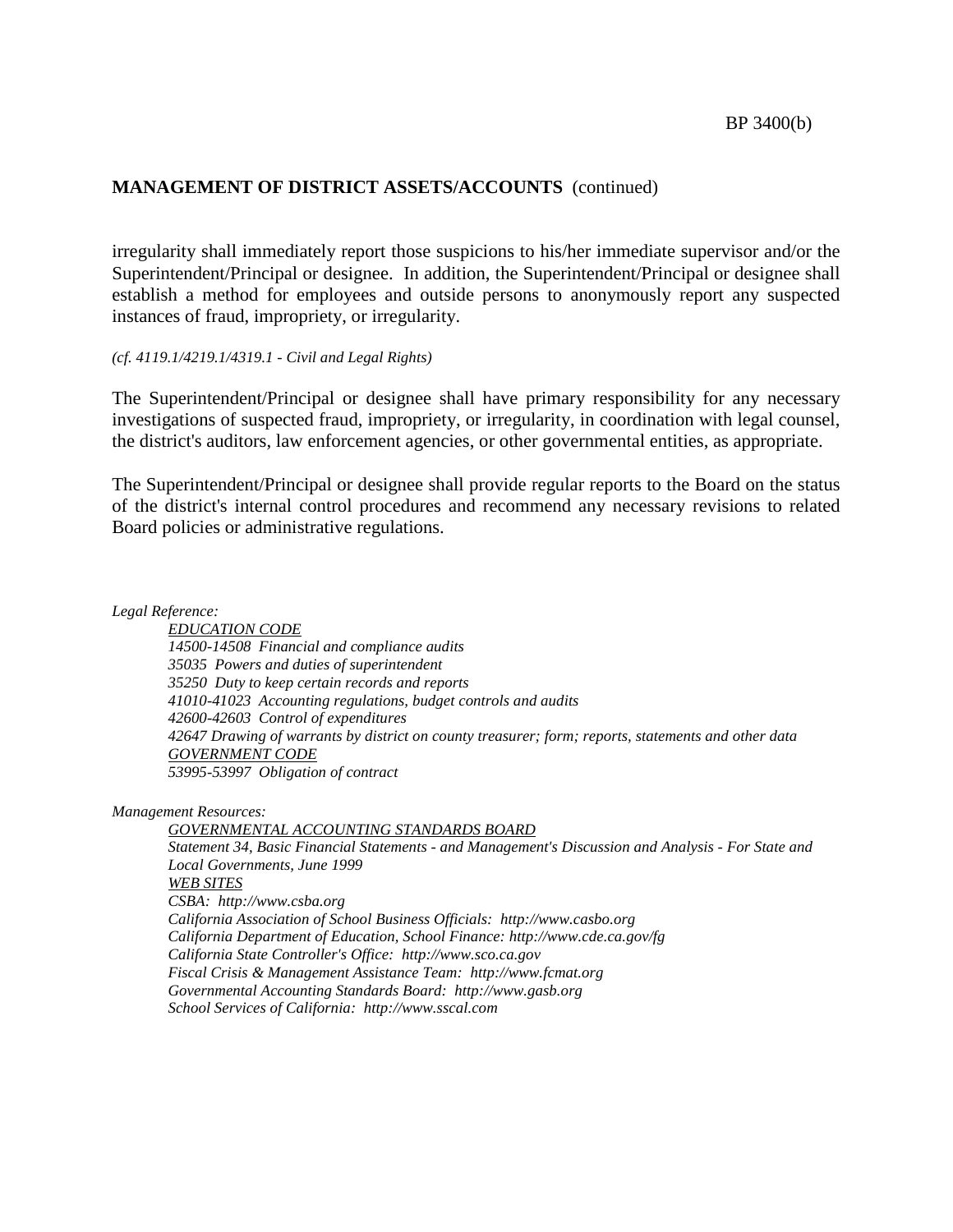### Policy **CUDDEBACK UNION ELEMENTARY SCHOOL DISTRICT** adopted: December 11, 2019 Carlotta, California **Business and Noninstructional Operations** AR 3400(a)

# **MANAGEMENT OF DISTRICT ASSETS/ACCOUNTS**

### **Accounts**

The district's accounting system shall fully comply with the definitions, instructions and procedures set forth in the California Department of Education School Accounting Manual. (Education Code 41010)

The Superintendent/Principal or designee shall ensure that funds are encumbered in the district accounting records immediately after an expenditure is committed for subsequent payment.

*(cf. 3110 - Transfer of Funds)*

### **Fraud Prevention and Investigation**

Fraud, financial improprieties or irregularities include but are not limited to:

- 1. Forgery or unauthorized alteration of any document or account belonging to the district
- 2. Forgery or unauthorized alteration of a check, bank draft or any other financial document
- 3. Misappropriation of funds, securities, supplies or other assets
- 4. Impropriety in the handling of money or reporting of financial transactions
- 5. Profiteering as a result of insider knowledge of district information or activities
- 6. Disclosing confidential and/or proprietary information to outside parties

*(cf. 4119.23/4219.23/4319.23 - Unauthorized Release of Confidential/Privileged Information)*

7. Disclosing investment activities engaged in or contemplated by the district

*(cf. 3430 - Investing)*

- 8. Accepting or seeking anything of material value from contractors, vendors or persons providing services or materials to the district
- 9. Destroying, removing or inappropriately using of records, furniture, fixtures or equipment
- 10. Failing to provide financial records to authorized state or local entities